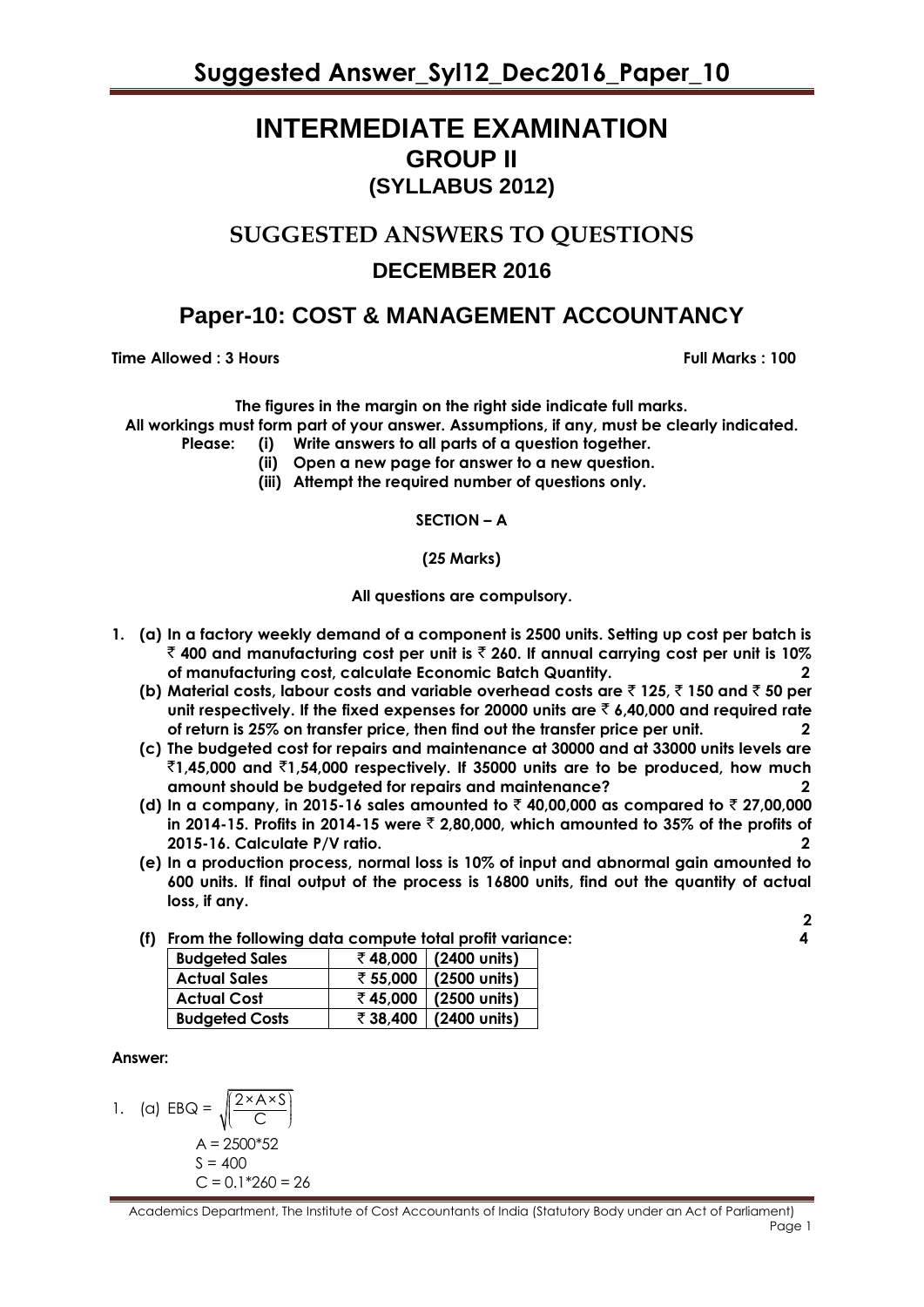$$
EBQ = \sqrt{\frac{2 \times 2500 \times 52 \times 400}{26}} = 2000
$$
 units.

 $(b)$   $\equiv$ 

| Per unit variable cost (125+150+50)        |  |
|--------------------------------------------|--|
| Add Fixed expenses per unit (640000/20000) |  |
| Total cost per unit                        |  |

Adding Desired return 25% on transfer price (1/3 of cost) =357\*4/3= 476

- (c) Variable portion =  $\frac{154000 145000}{330000}$  $\frac{54000 - 145000}{33000 - 30000} = \frac{9000}{3000}$  $\frac{7000}{3000}$  = ₹ 3 per unit Fixed portion = 145000 - (30000  $*$  3) = ₹ 55,000 Cost of 35000 units =  $55000 + (35000 * 3) = ₹ 1,60,000$ .
- (d) Profit for the year 2015-16 = ₹ 280000 \* 100/35 = ₹ 8,00,000. P/V ratio = (Change in Profits/Change in Sales) \* 100  $=$  [(8,00,000 – 2,80,000)/(40,00,000 – 27,00,000)] \* 100  $= (5,20,000/13,00,000)^*100$  $= 40\%$
- (e) Let Input be X Output = Input - normal loss + abnormal gain Output - abnormal gain = Input - normal loss; or, 16800 - 600 = 90% of Input Input = 16200/0.9 = 18000; Actual loss = Input - Output = 18000 - 16800 = 1200 units. [Or Normal loss = 1800; Actual loss = Normal loss-Abnormal gain=1800-600 =1200]
	- (f) Budgeted Quantity  $(BQ) = 2400$ ; Actual Quantity  $(AQ) = 2500$ ; Budgeted Selling Price (BSP) = ₹ 48000/2400 = ₹ 20; Standard Cost per unit (SC) = ₹ 38400/2400 = ₹ 16; Actual Selling Price (ASP) =  $\bar{z}$  55000/2500 =  $\bar{z}$  22;  $SR = BSP-SC = \overline{5}4$ ;  $AR = ASP-SC = \overline{z} 6$ ; Total Profit Variance = AR\*AQ - SR\*BQ = 6\*2500 - 4\*2400 = ₹ 5400 (FAV).
- **2. (a) Which Rules govern maintenance of cost accounting records and cost audit as per Section 148 of the Companies Act, 2013? 2**
	- **(b) Differentiate between cost accounting policy and cost accounting system. 2**
	- **(c) From which date Companies (Cost Record & Audit) Rules 2014 have come into force?**

 **1**

#### **Answer:**

- 2. (a) The Central Government issued Companies (Cost Records & Audit) Rules, 2014 on 30- 06-2014. It further issued Companies (Cost Records & Audit) Amendment Rules on 31-12- 2014. They are now applicable in India and they govern the maintenance of cost accounting records and cost audit as per Section 148 of the Companies Act, 2013.
	- (b) Cost Accounting Policy of a company state the Policy adopted by the company for treatment of individual cost components in cost determination. The Cost Accounting System of a company, on the other hand, provides a flow of the Cost Accounting data/information across the activity flow culminating in arriving at the cost of final product/service.
	- (c) They have come into force from the date of publication in the Official Gazette i.e. 30-06- 2014.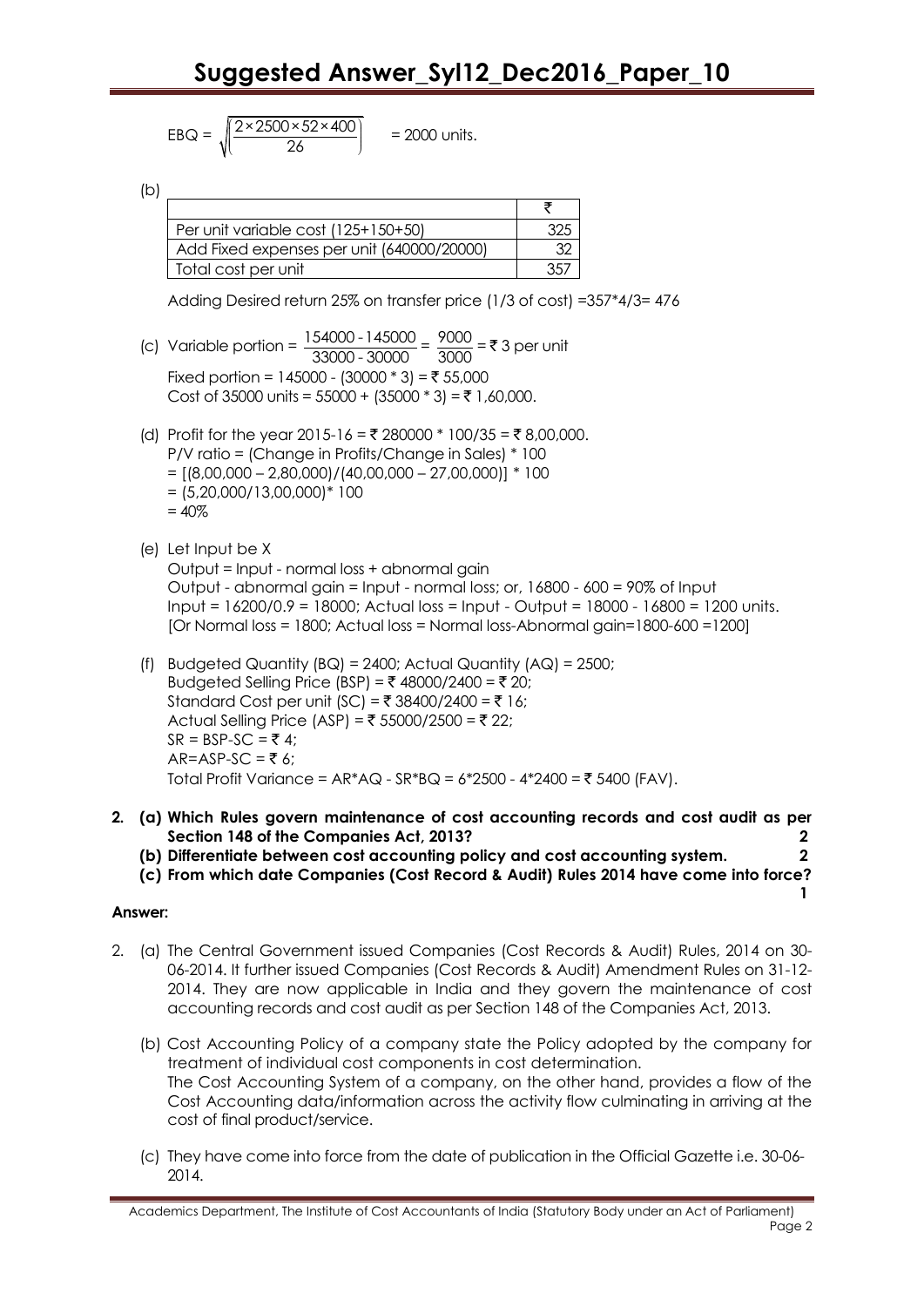- **3.** (a) Cost function is:  $C = \frac{4}{5}$  $\frac{4}{5}x + \frac{16}{5}$ **5 , where x is output in units and C is total cost in rupees.**
	- **Calculate variable cost per unit and fixed cost per unit. 2 (b) A monopolist has demand curve x = 106 - 2p and average cost curve AC = 5 + x/50. The total revenue is R = xp, determine:**
		- **(i) the most profitable output and**
		- **(ii) the maximum profit. 4**

3. (a) 
$$
C = \frac{4}{5}x + \frac{16}{5}
$$
; Total Variable cost =  $\frac{4}{5}x$ ; Total Fixed Cost =  $\frac{16}{5}$   
Variable cost per unit = 4/5 = 0.80; Fixed cost per unit = 16/5x

(b) 
$$
x = 106 - 2p
$$
  
\n $x - 106 = -2p$   
\n $p = \frac{106 - x}{2}$   
\n $R = p*x = \frac{106x - x^2}{2}$   
\nTotal Cost = C = AC\*x = 5x +  $\frac{x^2}{50}$   
\nP = Profit = R - C =  $\frac{106x - x^2}{2} - 5x - \frac{x^2}{50}$  ................. (1)  
\n $\frac{dp}{dx} = \frac{106 - 2x}{2} - 5 - \frac{2x}{50} = 0$   
\nOr,  $\frac{dp}{dx} = 53 - x - 5 - \frac{2x}{50} = 0$ .  
\nOr,  $48 = x + \frac{2x}{50}$   
\nOr,  $48 = x(1 + \frac{1}{25})$   
\nOr,  $x = 1200 / 26$   
\n $\frac{d^2p}{dx^2} = -26 / 25 < 0$ .

Profit is maximum at  $x = 1200/26$  = 46 (Approx) And, maximum profit amount =  $1107.69$  [putting  $x = 1200/26$  in (1)

### **SECTION – B**

#### **(15 × 5=75 Marks) Answer Question no. 4, 5 and 6 and any two from the rest.**

**4. (a) The total cost function of a monopolist is given by**  $C = 50 + 40x = 50 + 40(x_1 + x_2)$ **The total demand is given by P = 100 - 2x The demand functions of the segmented market are**  $P_1 = 80 - 2x_1$ **P<sup>2</sup> = 180 - 10x<sup>2</sup> If the price discrimination is practiced by the monopolist, what will be the equilibrium output in each segment and what will be the price? Prove that the market with the higher elasticity will have the lower price. 9 (b) What are the different methods of demand forecasting? 6**

Academics Department, The Institute of Cost Accountants of India (Statutory Body under an Act of Parliament) en de la provincia de la provincia de la provincia de la provincia de la provincia de la provincia de la provi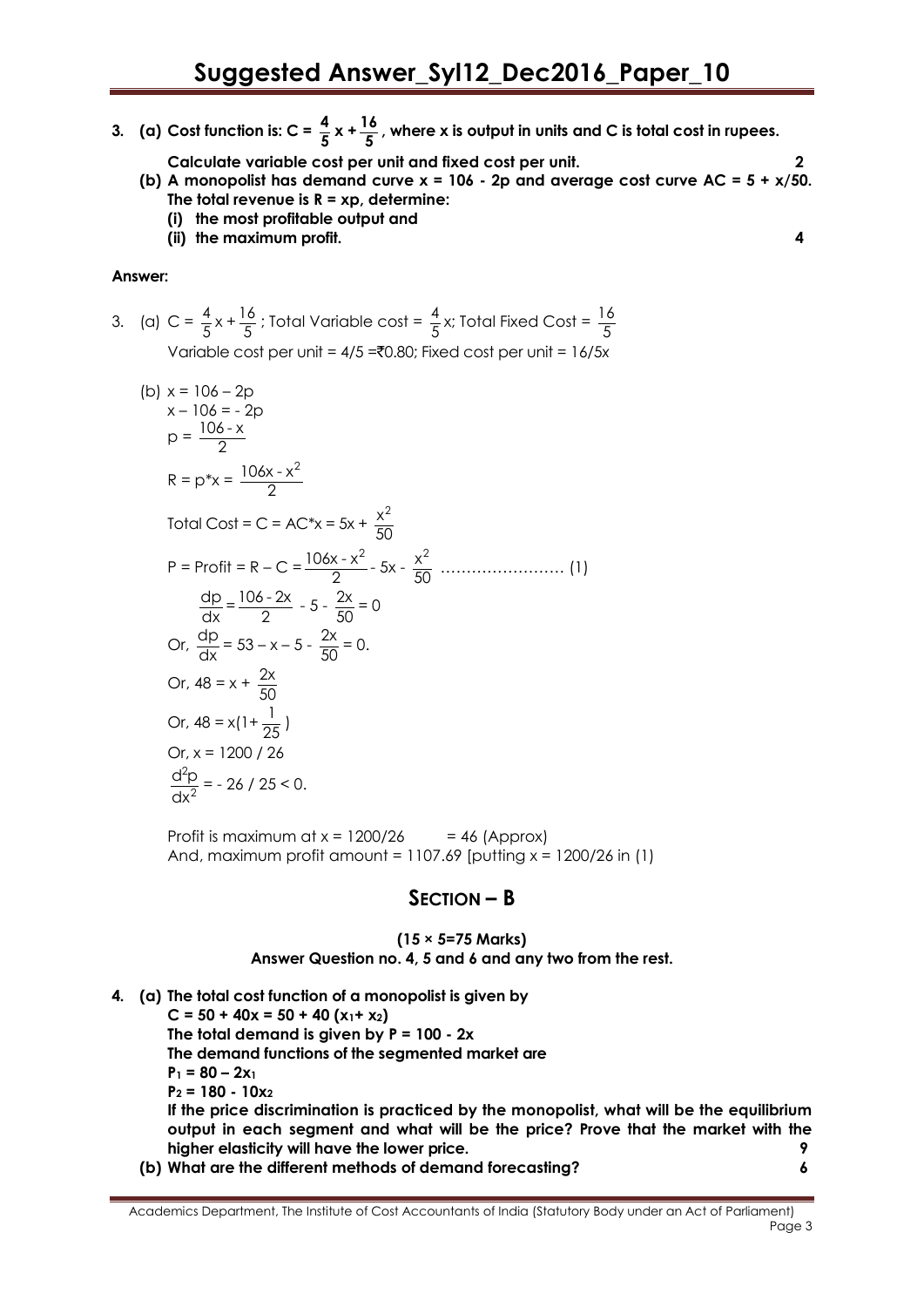```
4. (a) II = R_1 + R_2 - CR_1 = P_1^* x_1 = (80 - 2 x_1)^* x_1 = 80 x_1 - 2x_1^2MR_1 = 80-4x_1R_2 = P_2 * X_2 = (180 - 10x_2) * x_2 = 180 x_2 - 10 x_2^2MR_2 = 180 - 20x_2C = 50 + 40 (X_1 + X_2)MC =1
                      dc
                      \frac{dC}{dx_1} =2
                               dc
                              \frac{dc}{dx_2} = \frac{dc}{dx}\frac{dC}{dx} = 40MR_1 = MC80-4x_1= 40:
           X_1, = (80-40)/4 = 10
           MR<sub>2</sub> = MC180 - 20x_2 = 40; x_2 - (180 - 40)/20 = 7X = x_1 + x_2 = 10 + 7 = 17P_1 = 80 - 2x_1 = 80 - 20 = 60x_1 = 40 - 0.5 P_1P_2 = 180 - 10 x_2 = 180 - 70 = 110x_2 = 18 - 0.1 P_2e_1 = (-) \frac{u_1}{u_1}1
                     dx
                     \frac{ax_1}{dp_1} * \frac{p_1}{x_1}1
                              p
                               \frac{M_1}{X_1} = 0.5*60/10 = 3, when P<sub>1</sub> = 60
            e_2=(-) \frac{u_{2}}{u_{1}}2
                     dx
                     \frac{dx_2}{dp_2} * \frac{p_2}{x_2}2
                               p
                               \frac{182}{18} = 0.1*110/7 = 1.57, when P<sub>2</sub> = 110
```
Thus proved that the market with higher elasticity  $(3 > 1.57)$  has a lower price  $(60 <$ 110).

- (b) Demand forecasting method can be broadly categorized into two types:
	- (i) Opinion Survey Methods or Qualitative Techniques. The methods adopted are based on subjective assessment
	- (ii) Statistical methods or Quantitative Techniques.

The Opinion Survey Methods can further be classified into 3 types, viz.,

- $\geq$  100% Enumerator Survey, the most direct method of forecasting demands in the short run.
- $\triangleright$  Delphi Method, a group process and aims at achieving consensus of members, who are experts in the field of marketing research and demand forecasting.
- $\triangleright$  Sales force opinion Survey or collective opinion of the salesmen regarding expected sales in their territories.

The Statistical Methods can further be classified as

- $\triangleright$  Simple Average Method
- ▶ Moving Average Method
- Weighted Moving Average
- > Time Series and
- $\triangleright$  Linear Trend.
- **5. (a) What would be the treatment of cost of consumption of electricity from a captive generating plant and applicability of cost audit to such captive generating plants? 4**
	- **(b) Under Companies (Cost Records and Audit) Rules, 2014 state what the Form CRA-2 is about and its broad contents. 5**
	- **(c) Answer any two of the following: 3×2=6**
		- **(i) What constitutes the Cost Records under Rule 2(e)?**
		- **(ii) To which companies, requirement for cost audit under Rule 4 shall not apply?**
		- **(iii) What are the social objectives of cost audit?**
		- **(iv) Who does appoint a cost auditor and within what time limit?**

Academics Department, The Institute of Cost Accountants of India (Statutory Body under an Act of Parliament) e de la provincia de la provincia de la provincia de la provincia de la provincia de la provincia de la provincia de la provincia de la provincia de la provincia de la provincia de la provincia de la provincia de la provin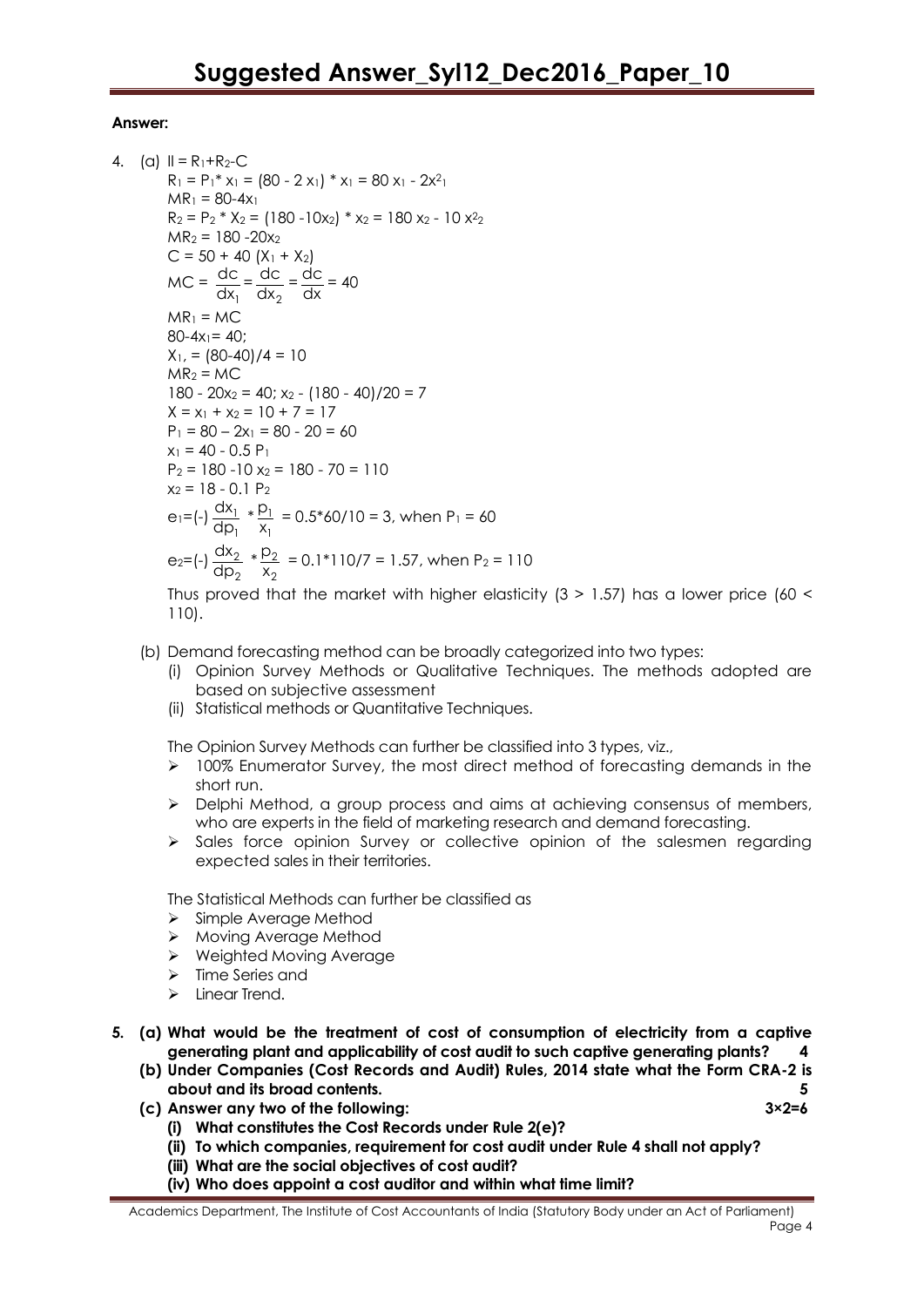- 5. (a) Rule 3(A)(2) dealing with generation, transmission, distribution and supply of electricity has excluded captive generation as defined in the Electricity Rules, 2005. It may be noted that in case of a company whose product(s)/service(s) are covered under the Rules and it consumes electricity from the captive generating plant, determination of cost of generation, transmission, distribution and supply of electricity as per CRA-1 would be mandatory since the cost of consumption of electricity has to be at cost. Hence, maintenance of cost records for generation, transmission, distribution and supply of electricity would be applicable. However, cost audit will not be applicable to such captive plants, provided the entire generation is consumed captively and no portion is sold outside.
	- (b) Form CRA-2 deals with intimation of appointment of cost auditor by the company to the Central Government.

Following are the broad contents of the form:

- 1. Information about CIN/FCRN and GLN
- 2. General information about the company
- 3. Products/Services to which cost audit relates
- 4. Details of the cost auditor appointed
- 5. Financial year to be covered under the cost audit
- 6. Information about change in cost auditor
- 7. attachments- copy of Board resolution of the company
- (c) (i) As per Rule 2(e) of the Companies (Cost Records and Audit) Rules, 2014, 'Cost Records' mean 'Books of account relating to utilization of materials, labour and other items of cost as applicable to the production of goods or provision of services as provided in Section 148 of the Companies Act, 2013. There cannot be any exhaustive list of cost accounting records. Any transaction – Statistical, Quantitative or other details – that has a bearing on the cost of the product/ activity is important and form part of the cost accounting records. Cost records are to be kept on regular basis to make it possible to "Calculate Per Unit Cost of Production/Operations, Cost of Sales and Margin for each of its products for every financial year on monthly/ quarterly/ half yearly/ annual basis". What is required is to maintain such records and details in a structured manner on a regular basis so that accumulation is possible on a periodical basis.
	- (ii) The requirement of cost audit under Rule 4 shall not apply to a company which is covered in rule 3, and
		- whose revenue from exports, in foreign exchange, exceeds 75% of its total revenue; or
		- $\triangleright$  which is operating from a special economic zone.
	- (iii) Social objectives of cost audit:
		- $\triangleright$  Facilitation in fixation of reasonable prices of goods and services produced by the enterprise.
		- $\triangleright$  Channelizing of the enterprise resources to optimum, productive and profitable areas.
		- > Facilitation in settlement of bills in case of cost plus contracts entered into by the Government
	- (iv) Under the Companies Act, 2013 cost auditor is to be appointed by the board of directors on the recommendation of the audit committee, where the company is required to have an audit committee.

Every company as specified in rule 3 shall within 180 days of the commencement of every financial year, appoints a cost auditor.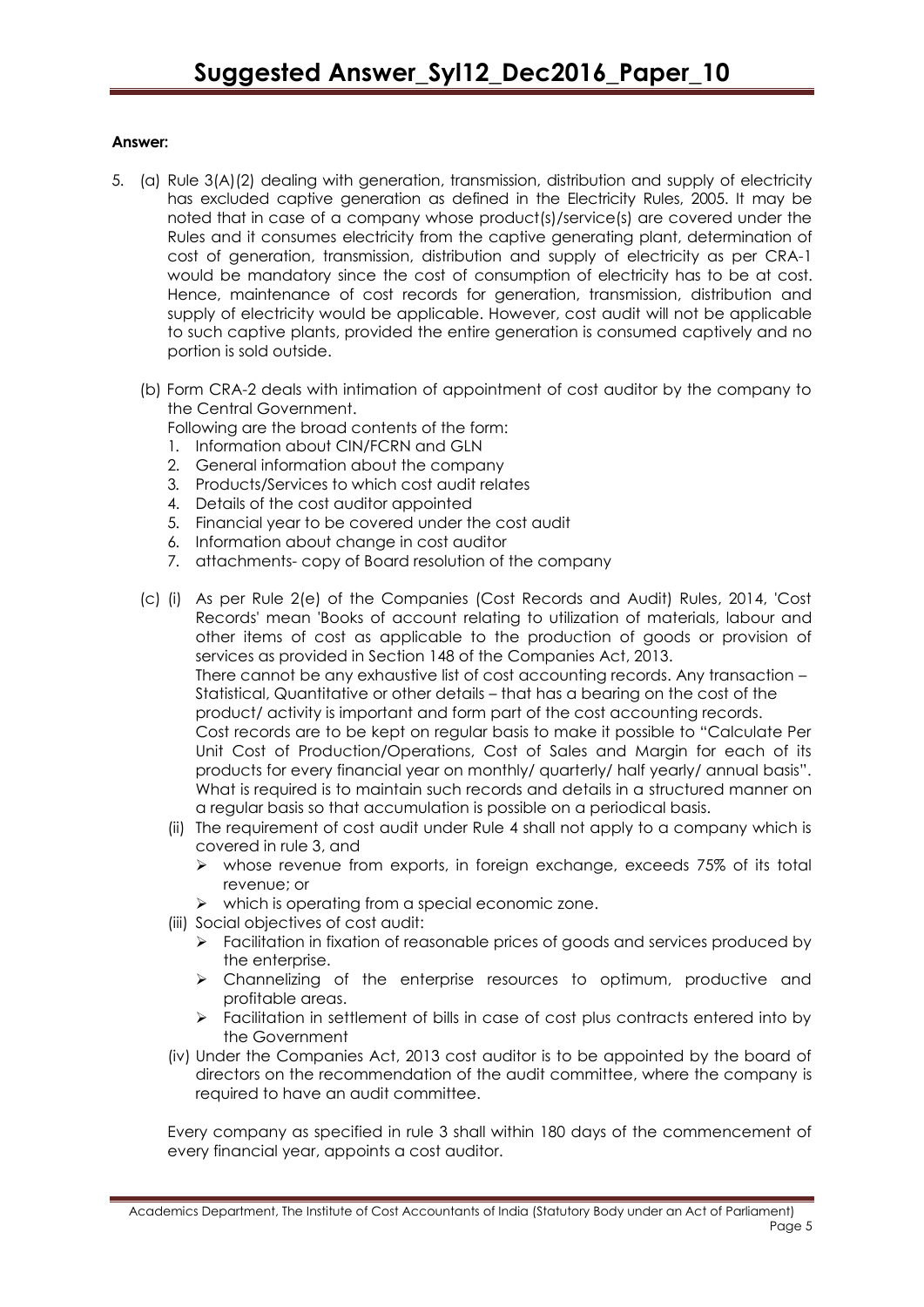- **6. (a) A firm sells its products at** ` **39 per unit. If its monthly sale amounts to 1000 units, it suffers a monthly loss of**  $\bar{\tau}$  **4,550. If monthly sale amounts to 1500 units, the firm makes a monthly profit of** ` **1,950. Find BEP in units and find the required sales and MOS in rupees to earn a monthly profit of**  $\bar{z}$  **5,850.** 6
	- **(b) Answer any one of the following: 4×1=4**
		- **(i) Assume that for a closed economy, E = C + I + G, where, E = total expenditure on consumption goods I = Expenditure on investment goods G = Government spending For equilibrium, we must have E = Y, Y being total income received. For a certain Economy, it is given that C = 25 + 0.8Y, where I = 20 + 0.1 Y and G = 25. Find the equilibrium value of Y, C and I.**
	- **(ii) State the factors influencing the price of a product. (c) Answer any one of the following: 5×1=5**
		-
		- **(i) The demand and supply function under perfect competition are y = 18-x<sup>2</sup> and y = 2 (x<sup>2</sup> + 3) respectively. Find the market price and Consumer's surplus.**
		- **(ii) What are the special properties of quadratic production function?**

6. (a) Contribution per unit = change in profit/change in units =  $(1950 + 4550)/\sqrt{1500 - 1000}$ =  $\bar{z}$  13.

At 1 500 units, total contribution =  $1500*13$  = ₹ 19,500 Less, Profit  $=$   $\overline{z}$  1,950 Fixed cost -19500 -1950  $=$   $\overline{z}$  17,550 BEP in units = Fixed Cost/contribution per unit = 17550/13 = 1350 units Required contribution to earn profit of ₹ 5,850 = 5,850 + 17,550 = ₹ 23,400; Required sales to earn contribution of  $23,400 = 23,400 * 3 = ₹70,200$  $P/V = 13/39 = 1/3$  $MOS = Profit/(P/V) = 5850/(1/3) = ₹ 17,550$ 

(b) Answer **any one** of the following sub-parts:

```
(i) For Equilibrium, E = y ...........(i)
       Now, E = C + I +G …………..(ii)
       Where, 
       C = 25 + 0.8YI = 20 + 0.1YG = 25Putting these in equation (ii)
       E = 25 + 0.8Y + 20 + 0.1Y + 25= 70 + 0.9YThen at equilibrium
       E = Yi.e, 70 + 0.9Y = Y
          Y - 0.9Y = 70Y = 700C = 25 + .8 Y = 585
          I = 20 + .1 Y= 20 + (0.1). 700 = 90
       Equilibrium Value of Y =700,
                           C = 5851 = 90
```
(ii) FACTORS INFLUENCING PRICE OF A PRODUCT: Generally, marketers consider the following factors in setting price:

Academics Department, The Institute of Cost Accountants of India (Statutory Body under an Act of Parliament) e de la provincia de la provincia de la provincia de la provincia de la provincia de la provincia de la provincia de la provincia de la provincia de la provincia de la provincia de la provincia de la provincia de la provin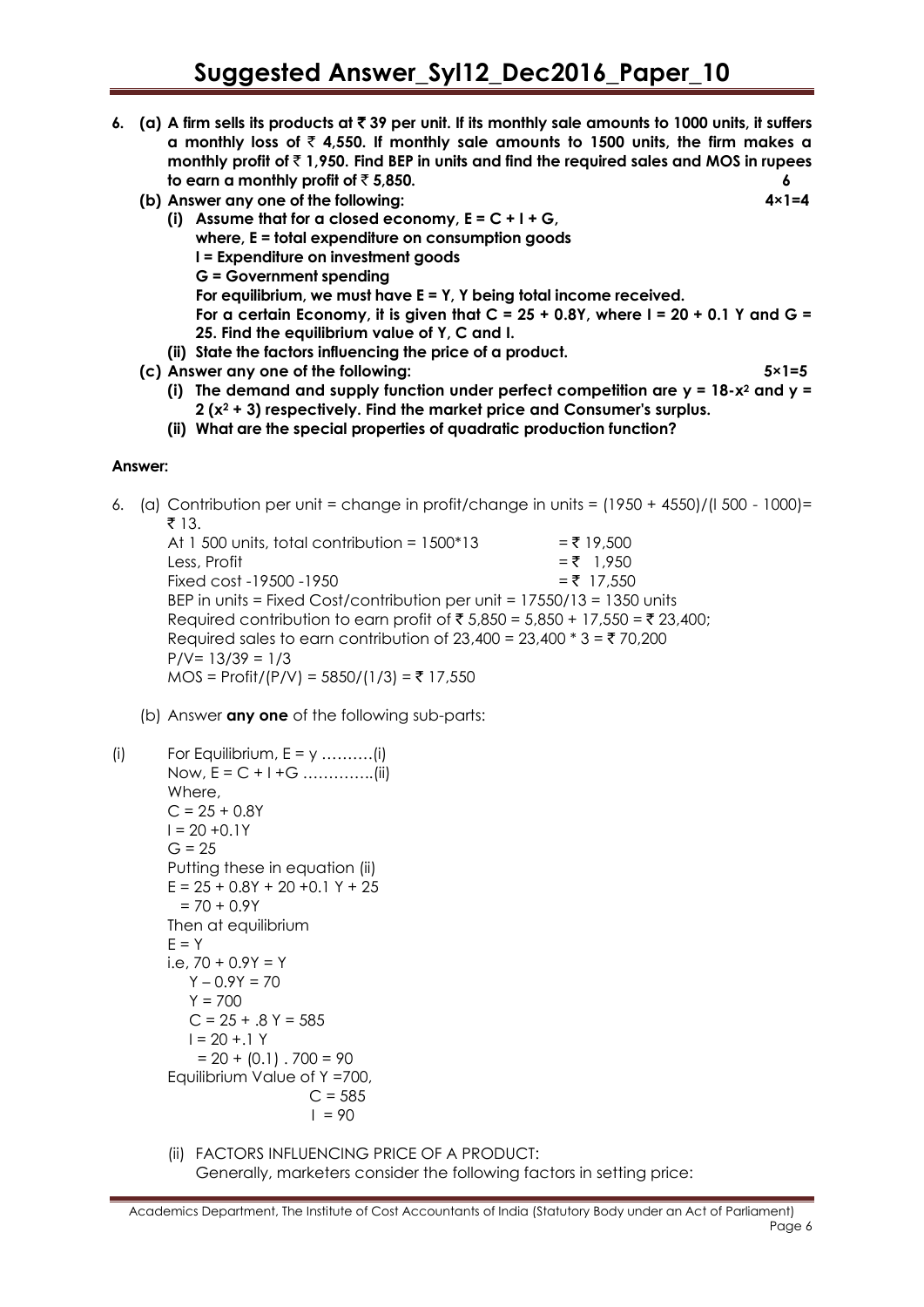- 1) Target customers: Price of product is depend on the capacity of buyers to buy at various prices, in other words, influence of price elasticity of demand will be examined.
- 2) Cost of the product: Pricing is primarily based on the, how much it costs to produce and market the product, i.e., both production and distribution cost.
- 3) Competition: Severe competition may indicate a lower price than when there is monopoly or little competition.
- 4) The law: Government authorities place numerous restrictions on pricing activities.
- 5) Social responsibility: Pricing affects many parties, including employees, shareholders and the public at large. These should be considered in pricing.
- 6) Market position of the firm: The position of the market may also influence the pricing decision of the firm. It is only why the different producers of identical products sell their products at different prices.
- 7) Distribution channel policy: The prices of products will also depend up the policy regarding distribution channel The longer the channel, the higher would be the distribution costs and consequently higher the prices.
- 8) Price elasticity of Demand: Price elasticity refers to consequential change in demand due to change in price of the commodity. It is the relative responsiveness to the changes in price. As there an inverse relationship between price and demand for product, the demand will increase with fall in price.
- 9) Economic environment: In recession, prices are reduced to a sizeable extend to maintained the level of turnover. On the other hand, prices are charged higher in boom period to cover the increasing cost of production and distribution.
- (c) (i) and (ii) any one
	- (i) Under perfect competition market price is: demand = supply i.e.

```
18 - x^2 - 2(x^2 + 3) = 018 - x^2 - 2x^2 - 6 = 0-3x^2+12=0-3x^2 = -12x^2 = 4Market price = x = 2 (+ve only)
Y=18-4 = 14
```
Consumer's Surplus =  $\int_0^2 (18 - x^2) dx - 14 \cdot 2$ 

$$
= (18x - \frac{x^3}{3}) - 28
$$
  
= 36 - 8/3 - 28  
= 16/3

(ii) The production may be quadratic, taking the following form:

 $Y=a + bx - cx^2$ 

Where the dependent variable, Y, represents total output and the independent variable, X, denotes input.

The small letters are parameters; their probable values of course, are determined by a statistical analysis of the data.

The special properties of the quadratic production function are as under:

(i) The minus sign in the last term denotes diminishing marginal returns.

(ii) The equation allows for decreasing marginal product but not for both increasing and decreasing marginal products.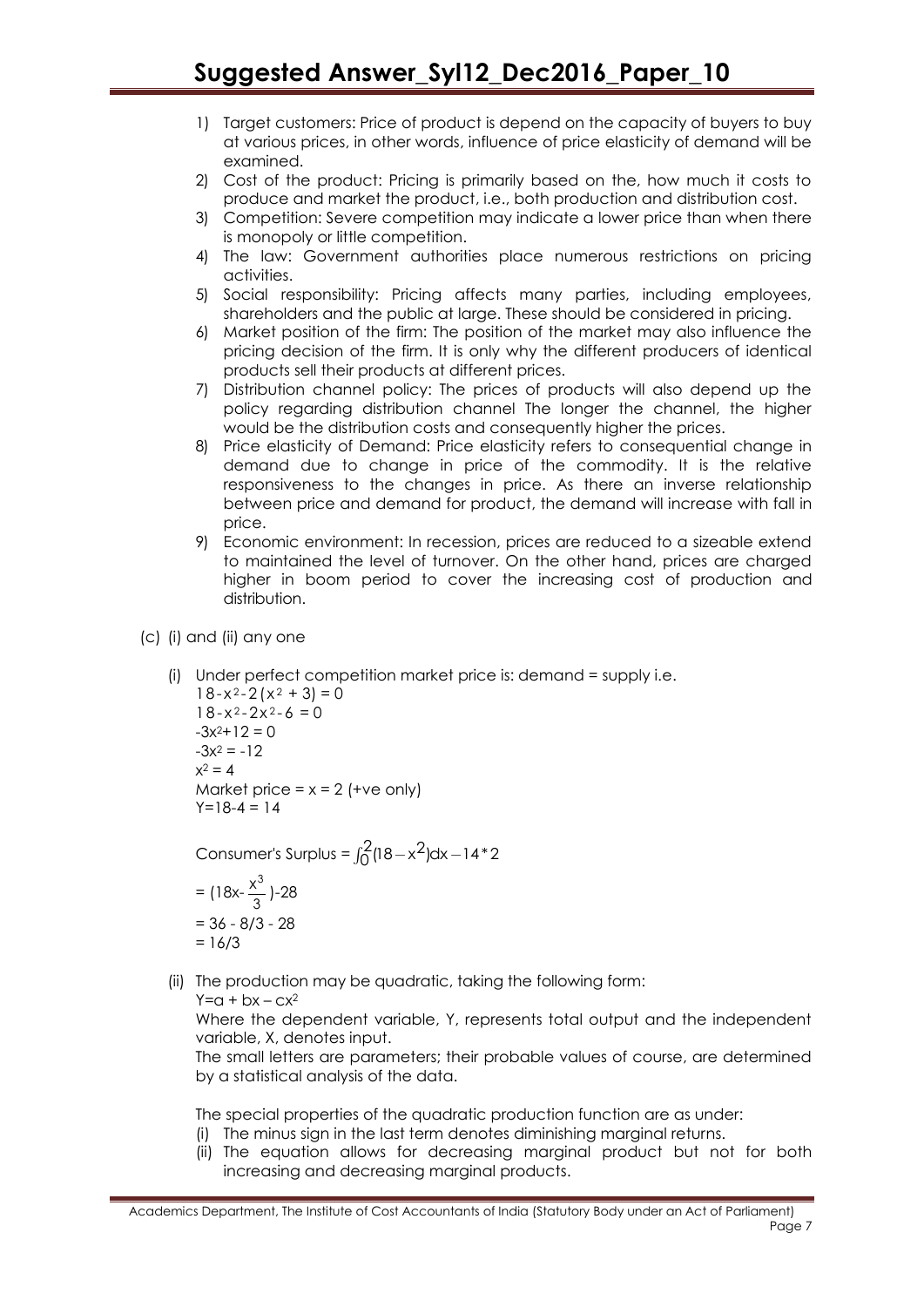## **Suggested Answer\_Syl12\_Dec2016\_Paper\_10**

- (iii) The elasticity of production is not constant at all points along the curve as in a power function, but declines with input magnitude.
- (iv) The equation never allows for an increasing marginal product.
- (v) When  $X = 0$ ,  $Y = a$ . This means that there is some output even when no variable input is applied.
- (i) The quadratic equation has only one bend as compared with a linear equation which has no bends.

#### **7. (a) The standard cost of a chemical mixture is as follows:**

**60% material A at ₹40 per kg** 

**40% material B at ₹ 60 per kg** 

**A standard loss of 10% of input is expected in production. The cost record for the month of November, 2016 showed the following usage:**

**1100 kg of material A at a cost of** ` **49,500**

**900 kg of material B at a cost of ₹ 50,400** 

**The actual production was 1820 kg of good products.**

- **You are required to calculate:**
- **(i) Material yield variance**
- **(ii) Material mix variance**
- **(iii) Material usage variance**
- **(iv) Material price variance**
- **(v) Material cost variance 10**
- **(b) Distinguish between absorption costing and marginal costing. 5**

#### **Answer:**

7. (a)

| Mat | Standard data |                             | Actual data |      |                             |              |
|-----|---------------|-----------------------------|-------------|------|-----------------------------|--------------|
|     | Qty           | Price $(\bar{\bar{\zeta}})$ | (2)RSQSP(₹) | Qty  | Price $(\bar{\bar{\zeta}})$ | (4) AQAP (₹) |
| Α   | 1200          | 40                          | 48000       | 1100 |                             | 49500        |
| B   | 800           | 60                          | 48000       | 900  |                             | 50400        |
|     | 2000          |                             | 96000       | 2000 |                             | 99900        |
|     | 200           |                             |             | 180  |                             |              |
|     | 1800          |                             | 96000       | 1820 |                             | 99900        |

| Mat | SQ for AY                    |     | (I)SQSP   | AG    | $(3)$ AQSP |
|-----|------------------------------|-----|-----------|-------|------------|
| A   | $(1200/18001*1820=1213.333)$ | 40  | 48533.331 | 11001 | 44000      |
| В   | $(800/1800)*1820 = 808.8889$ | -60 | 48533.33  | 900   | 54000      |
|     | 2022.221                     |     | 97066.67  |       | 98000      |

- (i) Material Yield variance [(1) (2)]
- (ii) Material Mix variance [(2) (3)]
- (iii) Material Usage variance [(1) (3)]
- (iv) Material Price variance [(3) (4)]
- (v) Material Cost Variance [(1) (4)]

|        | )-(2) ₹  | (2)-(3) ₹ | '1)-(3) ₹    | $(3)-(4)$ ₹ | ′1)-(4) ₹    |
|--------|----------|-----------|--------------|-------------|--------------|
|        | 533.33   | 4000      | 4533.33      | 5500(ADV)   | 966.67(ADV)  |
| D<br>D | 533.33   | 6000(ADV) | 5466.67(ADV) | 3600        | 1866.67(ADV) |
|        | 1066.661 | 2000(ADV) | 933.34(ADV)  | 1900(ADV)   | 2833.34(ADV) |

(b) Differences between Absorption Costing and Marginal Costing: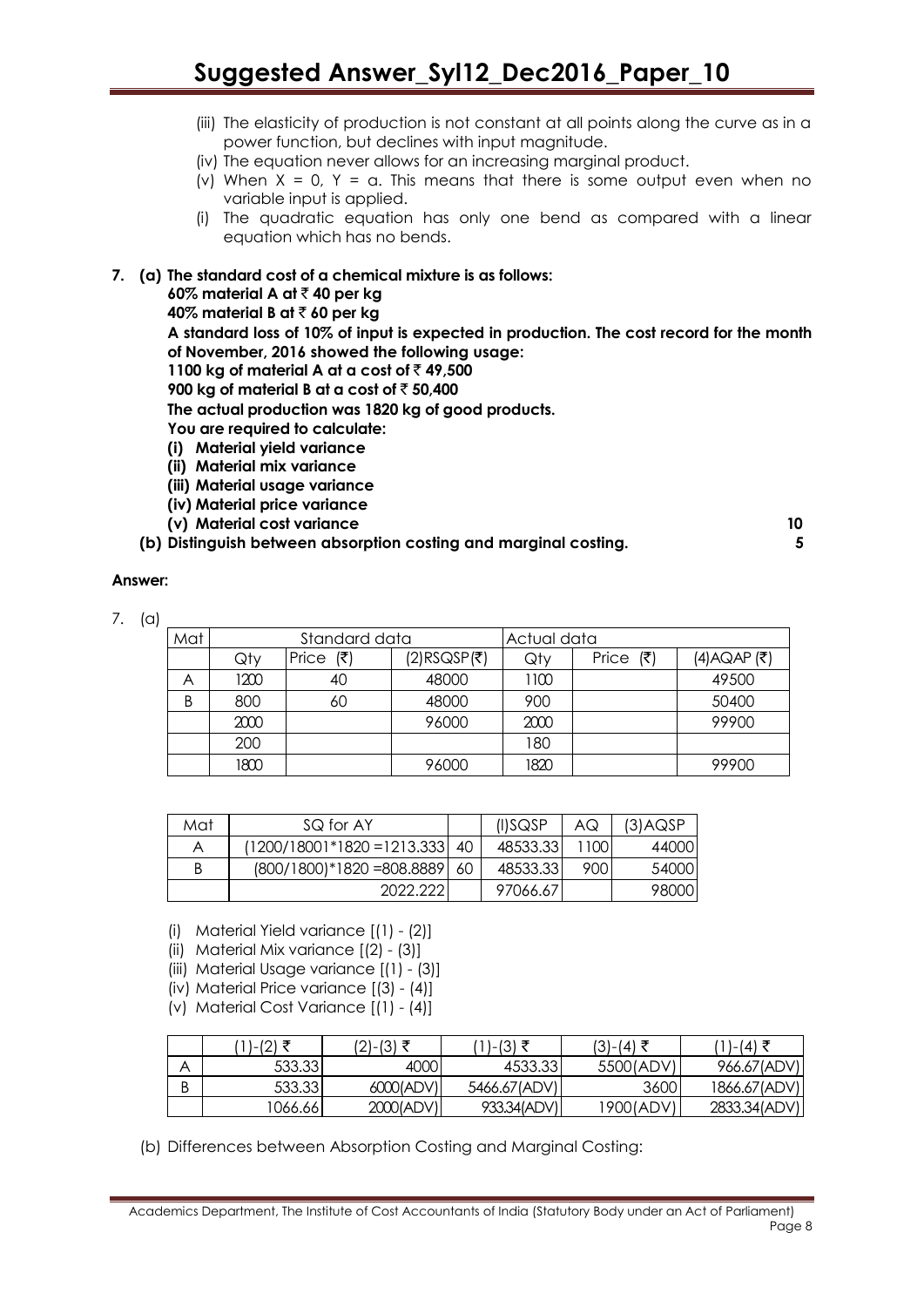# **Suggested Answer\_Syl12\_Dec2016\_Paper\_10**

| <b>Absorption Costing</b>                                                                                                                                                                                                                                                                                                        | <b>Marginal Costing</b> |
|----------------------------------------------------------------------------------------------------------------------------------------------------------------------------------------------------------------------------------------------------------------------------------------------------------------------------------|-------------------------|
| 1. Both fixed and variable costs are Only variable costs are considered for<br>considered for product costing and product costing and<br>inventory valuation.                                                                                                                                                                    | inventory<br>valuation. |
| 2. Fixed costs are charged to the cost of Fixed costs are regarded as period<br>production. Each product bears a costs. The profitability of different<br>reasonable share of fixed cost and thus the products is judged by their P/V ratio.<br>profitability of a product is influenced by<br>the apportionment of fixed costs. |                         |
| 3. Cost data are presented in conventional Cost data are presented to highlight<br>pattern. Net profit of each product is the total contribution of each product.<br>determined after subtracting fixed cost<br>along with their variable cost.                                                                                  |                         |
| 4. The difference in the magnitude of The difference in the magnitude of<br>opening stock and closing stock affects the opening stock and closing stock does<br>unit cost of production due to the impact not affect the unit cost of production.<br>of related fixed cost.                                                      |                         |
| 5. In case of absorption costing the cost per In case of marginal costing the cost per<br>unit reduces, as the production increases unit remains the same, irrespective of<br>as it is fixed cost which reduces, whereas, the production as it is valued at<br>the variable cost remains the same per variable cost.<br>unit.    |                         |

#### **8. (a) The following information has been extracted from the cost records of a manufacturing company:**

| Stores: |                                                                     | ₹        |
|---------|---------------------------------------------------------------------|----------|
|         | <b>Opening balance</b>                                              | 86,400   |
|         | <b>Purchases</b>                                                    | 4,60,800 |
|         | <b>Transfer from WIP</b>                                            | 2,30,400 |
|         | <b>Issue to WIP</b>                                                 | 4,60,800 |
|         | <b>Issue for Repairs</b>                                            | 57,600   |
|         | Deficiency found in stock                                           | 17,280   |
| WTP:    |                                                                     |          |
|         | <b>Opening balance</b>                                              | 1,72,800 |
|         | Direct wages applied                                                | 1,72,800 |
|         | <b>Overhead charged</b>                                             | 6,91,200 |
|         | <b>Closing balance</b>                                              | 1,15,200 |
|         | <b>Finished production:</b>                                         |          |
|         | Entire production is sold at a profit of 12% on cost of production. |          |
|         | <b>Wages paid (including indirect wages)</b>                        | 2,01,600 |
|         | <b>Overhead incurred</b>                                            | 7,20,000 |

**Draw Store ledger Control Account, WIP Control account, Overhead Control Account and Costing Profit & Loss Account. 9**

**6**

- **(b) State the appropriate costing method and cost units for each of the following industries:**
	- **(i) Airlines**
	- **(ii) Chemical**
	- **(iii) Hotels**
	- **(iv) Medicines**
	- **(v) Paper**
	- **(vi) Electricity Supply**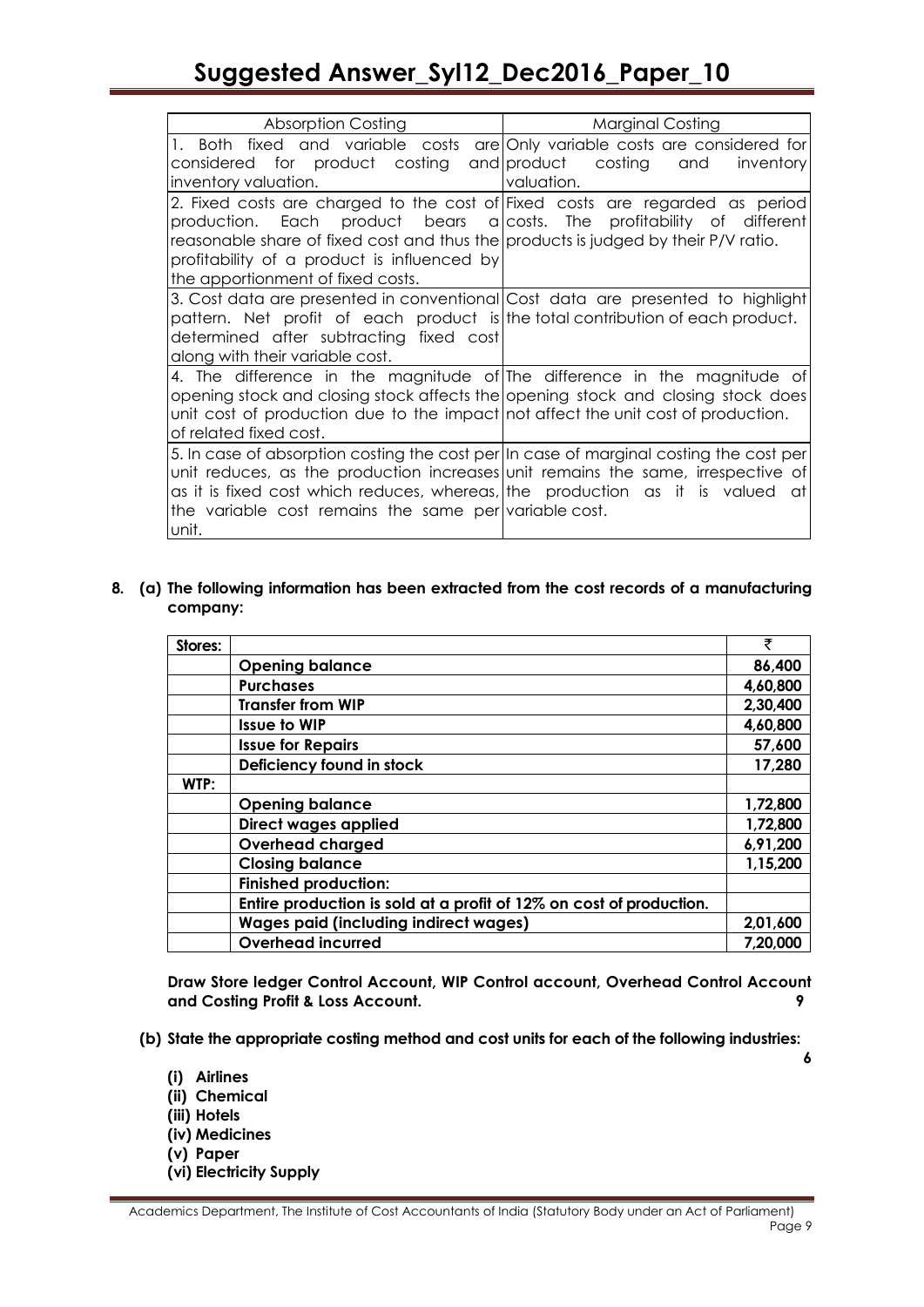#### 8. (a)

| Stores Ledger Control a/c |          |                                            |          |  |  |
|---------------------------|----------|--------------------------------------------|----------|--|--|
| Particulars               |          | Particulars                                |          |  |  |
| Balance b/d               |          | 86,400 Work in progress Control a/c        | 4,60,800 |  |  |
| General ledger adj. a/c   |          | 4,60,800 Overhead Control a/c              | 57,600   |  |  |
| WIP Control a/c           |          | 2,30,400 Overhead Control a/c (Deficiency) | 17,280   |  |  |
|                           |          | Balance c/d                                | 2,41,920 |  |  |
|                           | 7,77,600 |                                            | 7,77,600 |  |  |

| Particulars               |           | Particulars                                                                                   |           |  |
|---------------------------|-----------|-----------------------------------------------------------------------------------------------|-----------|--|
| Balance b/d               |           | 1,72,800 Stores ledger Control a/c                                                            | 2,30,400  |  |
| Stores ledger Control a/c |           | 4,60,800 Costing Profit and Loss a/c<br>(balancing figure being cost<br>of<br>finished goods) | 11,52,000 |  |
| Overhead Control a/c      | 6,91,200  |                                                                                               |           |  |
| Wages Control a/c         |           | 1,72,800 Balance c/d                                                                          | 1,15,200  |  |
|                           | 14,97,600 |                                                                                               | 14,97,600 |  |

#### Overhead Control a/c

| Particulars               |          | Particulars            |          |
|---------------------------|----------|------------------------|----------|
| Stores Ledger Control a/c |          | 57,600 WIP Control a/c | 6,91,200 |
| Stores ledger Control a/c | 17,280   |                        |          |
| Wages Control a/c         | 28,800   |                        |          |
| General ledger adj. a/c   |          | 7,20,000 Balance c/d   | 1,32,480 |
|                           | 8,23,680 |                        | 8,23,680 |

#### Costing Profit & Loss a/c

| <b>Particulars</b>      |           | <b>Particulars</b>                | ا پ       |
|-------------------------|-----------|-----------------------------------|-----------|
| <b>IWIP Control a/c</b> |           | 11,52,000 General ledger adj. a/c | 12,90,240 |
| General ledger adj. a/c |           | 1,38,240 (1152000* 112%)          |           |
|                         | 12,90,240 |                                   | 12,90,240 |

\*Indirect Wages = 2,01,600 – 1,72,800 = 28,800

(b)

| Industry                  | Costing Method              | Cost unit                  |  |  |
|---------------------------|-----------------------------|----------------------------|--|--|
| Airlines                  | Operating costing           | Per Passenger Per KM       |  |  |
| Chemical                  | <b>Process Costing</b>      | Per Litre                  |  |  |
| Hotels                    | <b>Operating Costing</b>    | Per Guest Per Room Per Bed |  |  |
| Medicines                 | <b>Batch Costing</b>        | Per Batch                  |  |  |
| Paper                     | <b>Unit/Process Costing</b> | Per Ream                   |  |  |
| <b>Electricity Supply</b> | <b>Operating Costing</b>    | Per KW                     |  |  |

#### **9. (a) The cost accountant of a manufacturing company has provided you with the following details for the year 2015:**

| Direct Materials         |                 | 1,75,000 Other Variable Costs | 1,00,000 |
|--------------------------|-----------------|-------------------------------|----------|
| <b>Direct Wages</b>      |                 | 1,00,000 Other Fixed Costs    | 80,000   |
| <b>Fixed Factory O/H</b> | 1,00,000 Profit |                               | 1,12,000 |
| Variable Factory O/H     | 1,00,000 Sales  |                               | 7,50,000 |

Academics Department, The Institute of Cost Accountants of India (Statutory Body under an Act of Parliament) Page 10 in the state of the state of the state of the state of the state of the state of the state of the state of the state of the state of the state of the state of the state of the state of the state of the state of the

### WIP Control a/c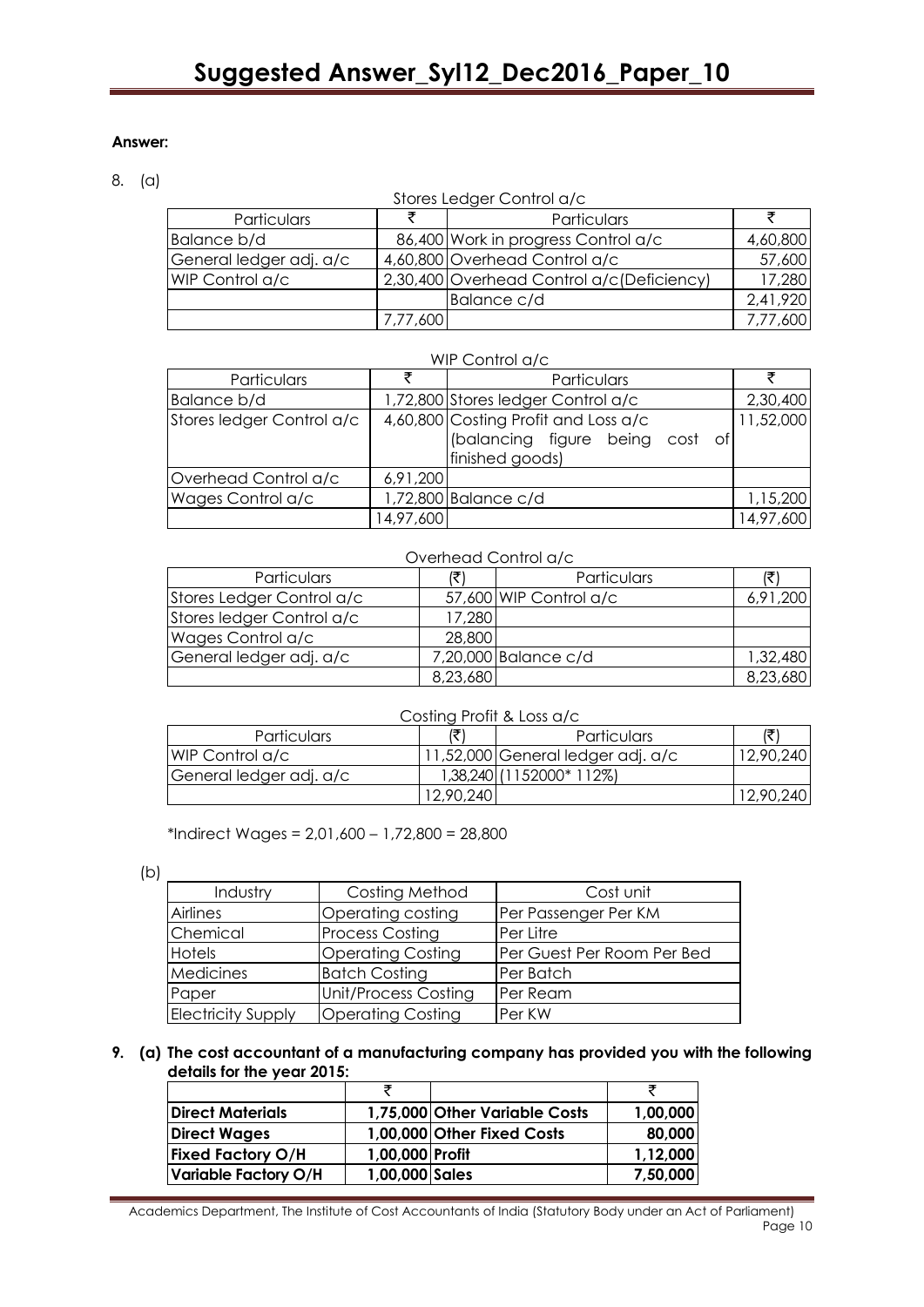| costs were:              |                  |                  |
|--------------------------|------------------|------------------|
|                          | <b>Product A</b> | <b>Product B</b> |
| Output (units)           | 200000           | 100000           |
| Selling Price/unit (₹)   |                  | 3.50             |
| Direct Material/unit (₹) | 0.50             | 0.75             |
| Direct Wages/unit (₹)    | 0.25             | 0.50             |

**During the year, the company manufactured 2 products A and B and the output and costs were:**

**Variable Factory O/H is absorbed as a % of Direct Wages. Other Variable Costs have been computed as: Product A** ` **0.25/unit and Product B** ` **0.30/ unit.**

**During the year 2016, it is expected that the demand for Product A will fall by 25% and for Product B by 50%. It is decided to manufacture further a Product C, the cost for which is estimated as given below:**

|                          | <b>Product C</b> |
|--------------------------|------------------|
| Output (units)           | 200000           |
| Selling Price/unit (₹)   | 1.75             |
| Direct Material/unit (₹) | 0.40             |
| Direct Wages/unit (₹)    | 0.25             |

**It is anticipated that the Other Variable Costs/unit will be same as for Product A. Prepare a budget to present to the management, showing the current position and the position for 2016.**

**Comment on the comparative results. 12**

- 
- **(b) State the cost accounting treatment of rectification of defective work. 3**

#### **Answer:**

- 9. (a)
- Budget showing current position & position for 2016  $(3)$

|                             |        | 2015   |         |        | 2016   |        |          |
|-----------------------------|--------|--------|---------|--------|--------|--------|----------|
|                             | A      | B      | $A+B$   | A      | B      | C      | $A+B+C$  |
| Sales (units)               | 200000 | 00000  |         | 150000 | 50000  | 200000 |          |
| (A) Sales                   | 400000 | 350000 | 750000  | 300000 | 175000 | 350000 | 825000   |
| D. Material                 | 100000 | 75000  | 175000  | 75000  | 37500  | 80000  | 192500   |
| D. Wages                    | 50000  | 50000  | 100000  | 37500  | 25000  | 50000  | 112500   |
| F. OH (Var)                 | 50000  | 50000  | 100000  | 37500  | 25000  | 50000  | 112500   |
| <b>Other Variable Costs</b> | 50000  | 30000  | 80000   | 37500  | 15000  | 50000  | 102500   |
| (B) Marginal Cost           | 250000 | 205000 | 455000  | 187500 | 102500 | 230000 | 520000   |
| (C)Contribution(A-B)        | 50000  | 45000  | 295000  | 112500 | 72500  | 120000 | 305000   |
| Less Fixed F.OH             |        |        | 100000) |        |        |        | (100000) |
| <b>Other Fixed Costs</b>    |        |        | (80000) |        |        |        | (80000)  |
| Profit                      |        |        | 115000  |        |        |        | 125000   |

Comments: Introduction of Product C is likely to increase Profit by  $\bar{\tau}10,000$  in 2016 as compared to 2015.

(b) **Rectification Cost:** In the course of manufacturing/process, mere is likely to be some defective which can be rectified or brought upto the standard by incurring some extra material, labour and overheads. The cost is booked under 'Cost on rectification of detectives or re-processing cost'.

The defectives should be classified under (i) normal (ii) abnormal for the purpose of